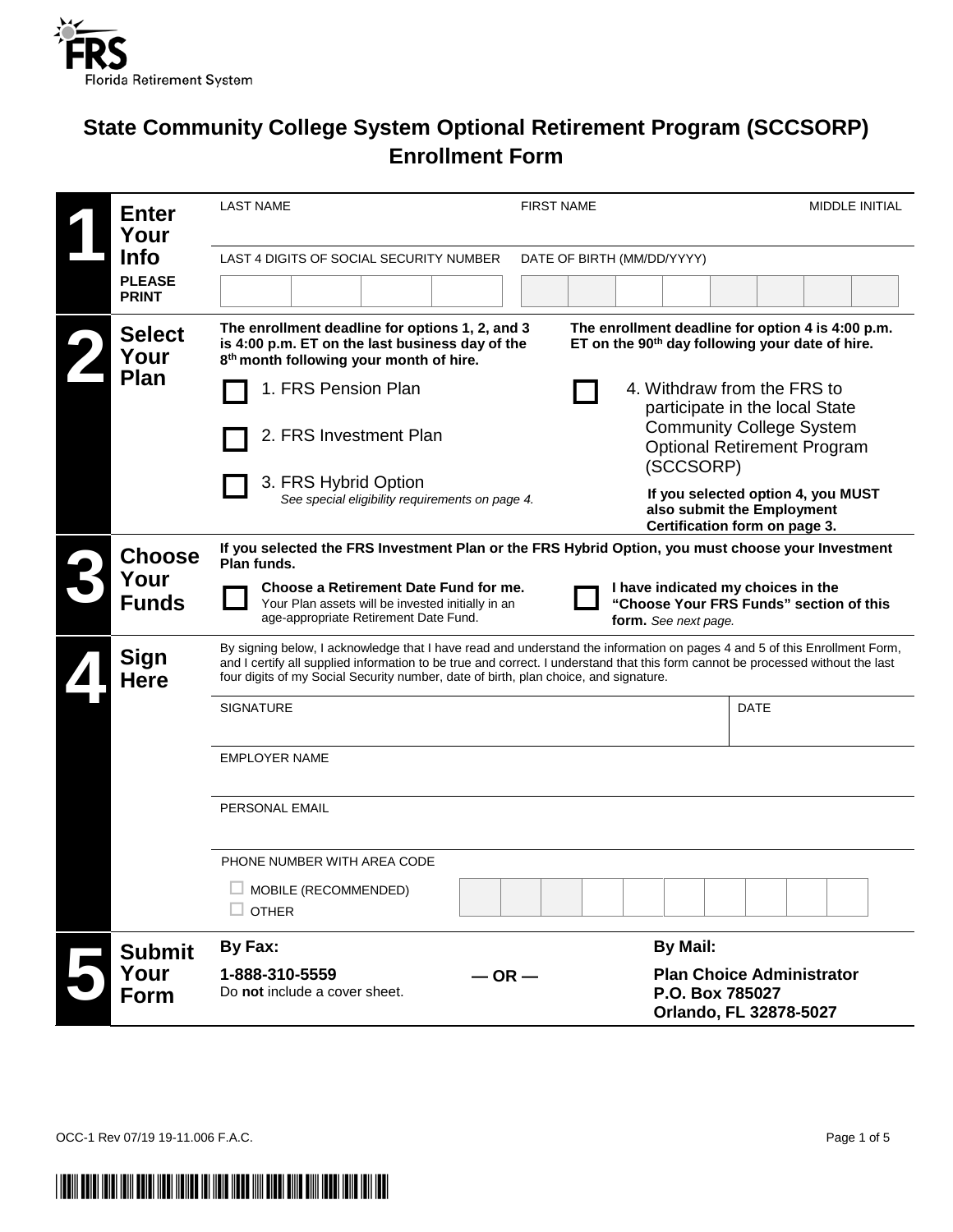## **Choose Your FRS Funds**

#### *Complete and submit this section only if you selected the FRS Investment Plan or the FRS Hybrid Option.*

#### **Choosing Your Investment Plan Funds**

- You can allocate your contributions to any combination of funds below, but your total allocation must add up to 100%.
- You can change your selections at any time after your account is activated by calling the MyFRS Financial Guidance Line, Option 4, or by logging in to *[MyFRS.com](http://myfrs.com/)*. Transfer restrictions may apply.
- For more information about each Investment Plan fund, review the fund profiles, Investment Fund Summary, Default Investment Fund Notice and the Annual Fee Disclosure Statement available on *MyFRS.com*, or call the MyFRS Financial Guidance Line, Option 2, to speak with an experienced, unbiased financial planner.

#### **An Important Note About Fees**

Each investment fund charges an annual fee based on a percentage of the balance invested in that fund. Fees vary by fund and are automatically deducted from your account. These are the only fees you will pay as an active member of the Investment Plan.

#### **About Retirement Date Funds**

Retirement Date Funds are professionally managed funds that are designed to offer you a single solution for maintaining a diversified portfolio based on the amount of time you have until retirement. As your retirement gets nearer, the fund's investment mix gradually shifts from growth to preservation.

#### **About the Other Funds**

The other funds listed below allow you to create your own customized portfolio. "(B)" identifies a fund that will automatically block trades under certain circumstances. **Enter % for**

|                                |                                     | Fees as of July 1, 2019 shown below as (\$).      | וטו א וטווב<br>Each Fund |
|--------------------------------|-------------------------------------|---------------------------------------------------|--------------------------|
| <b>RETIREMENT DATE FUNDS</b>   |                                     |                                                   |                          |
| If you are this age            |                                     | You might consider this Retirement Date Fund      |                          |
| <b>Regular Class</b>           | Special Risk or Special Risk Admin. |                                                   |                          |
| Age 26 or younger              | Age 21 or younger                   | FRS 2060 Retirement Date Fund (\$1.10)            | %                        |
| Age 27 to 31                   | Age 22 to 26                        | FRS 2055 Retirement Date Fund (\$1.10)            | $\%$                     |
| Age 32 to 36                   | Age 27 to 31                        | FRS 2050 Retirement Date Fund (\$1.10)            | %                        |
| Age 37 to 41                   | Age 32 to 36                        | FRS 2045 Retirement Date Fund (\$1.10)            | $\%$                     |
| Age 42 to 46                   | Age 37 to 41                        | FRS 2040 Retirement Date Fund (\$1.20)            | $\%$                     |
| Age 47 to 51                   | Age 42 to 46                        | FRS 2035 Retirement Date Fund (\$1.40)            | $\%$                     |
| Age 52 to 56                   | Age 47 to 51                        | FRS 2030 Retirement Date Fund (\$1.50)            | $\%$                     |
| Age 57 to 61                   | Age 52 to 56                        | FRS 2025 Retirement Date Fund (\$1.70)            | $\%$                     |
| Age 62 to 66                   | Age 57 to 61                        | FRS 2020 Retirement Date Fund (\$1.90)            | $\%$                     |
| Age 67 to 71                   | Age 62 to 66                        | FRS 2015 Retirement Date Fund (\$1.90)            | $\%$                     |
| Age 72 or older                | Age 67 or older                     | FRS Retirement Fund (\$1.90)                      | %                        |
| <b>OTHER FUNDS</b>             |                                     |                                                   |                          |
| <b>MONEY MARKET FUND</b>       |                                     | FRS Money Market Fund (\$0.60)                    | $\%$                     |
| <b>MULTI-ASSETS FUND</b>       |                                     | FRS Inflation Adjusted Multi-Assets Fund (\$4.50) | $\%$                     |
| <b>BOND FUNDS</b>              |                                     | FRS U.S. Bond Enhanced Index Fund (\$0.50)        | $\%$                     |
|                                |                                     | FRS Intermediate Bond Fund (\$1.20)               | $\%$                     |
|                                |                                     | FRS Core Plus Bond Fund (\$2.40)                  | $\%$                     |
| <b>U.S. STOCK FUNDS</b>        |                                     | FRS Large Cap Stock Fund (\$2.80)                 | $\%$                     |
|                                |                                     | FRS U.S. Stock Market Index Fund (\$0.20)         | $\%$                     |
|                                |                                     | FRS Small/Mid Cap Stock Fund (\$5.80)             | $\%$                     |
| FOREIGN AND GLOBAL STOCK FUNDS |                                     | FRS Foreign Stock Index Fund (\$0.30) (B)         | $\%$                     |
|                                |                                     | FRS Foreign Stock Fund (\$4.90) (B)               | $\%$                     |
|                                |                                     | FRS Global Stock Fund (\$4.90) (B)                | $\%$                     |
|                                |                                     | TOTAL MUST COUAL 100%                             |                          |

**TOTAL MUST EQUAL 100%**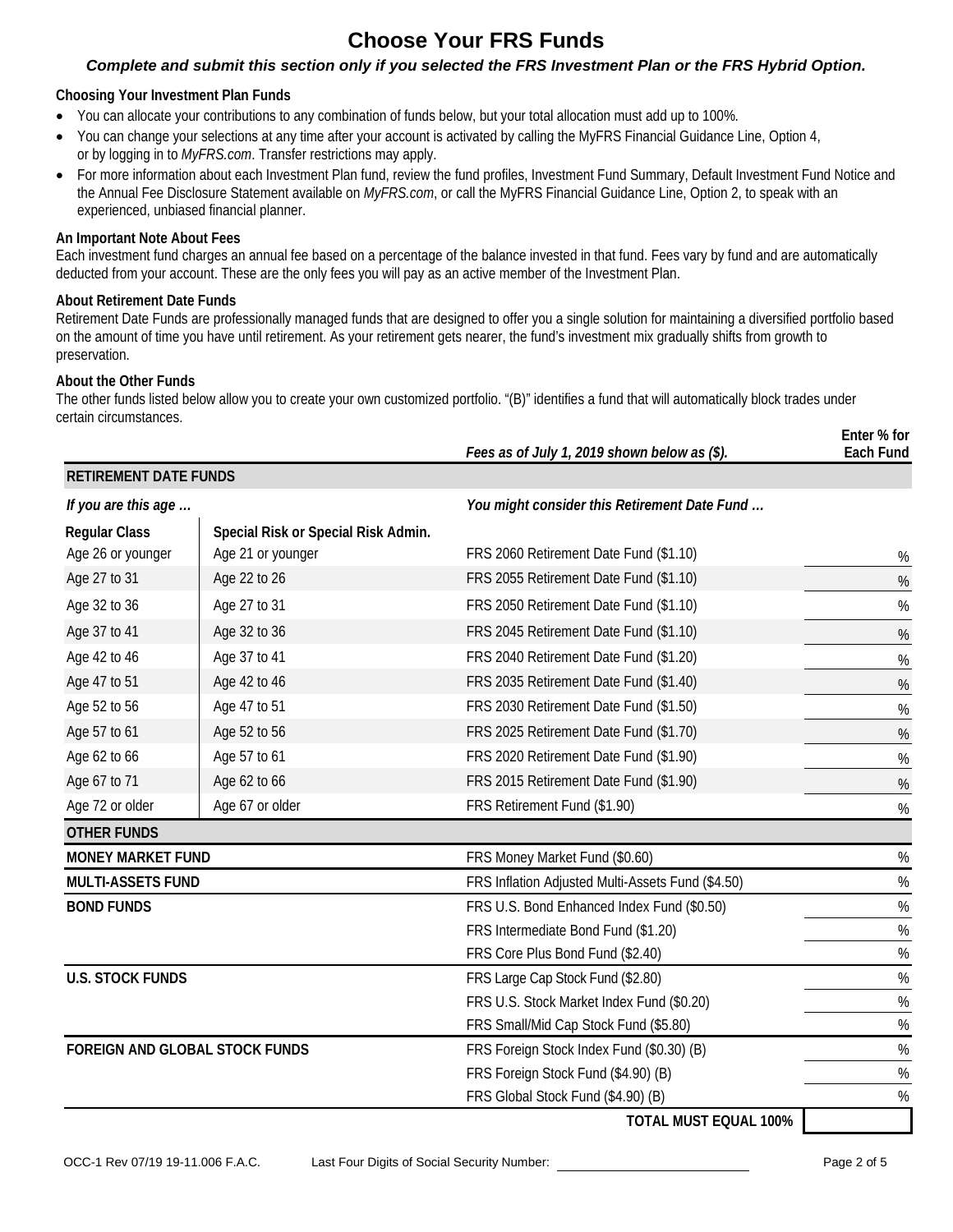

## **State Community College System Optional Retirement Program (SCCSORP) Enrollment Form Employment Certification**

*Complete and submit this section only if you selected option 4 on Page 1.*

#### *The information below MUST be completed by the employer.*

| <b>Employing</b><br><b>Agency</b>     | <b>EMPLOYING AGENCY NAME</b>                               | <b>AGENCY NUMBER</b>                                                                                       |
|---------------------------------------|------------------------------------------------------------|------------------------------------------------------------------------------------------------------------|
|                                       | <b>POSITION TITLE</b>                                      | <b>POSITION NUMBER</b>                                                                                     |
|                                       | DATE OF EMPLOYMENT (MM/DD/YYYY)                            | <b>INITIAL PAYROLL</b><br>DEDUCTION (SELECT ONE)                                                           |
|                                       | EFFECTIVE DATE OF SCCSORP-ELIGIBLE EMPLOYMENT (MM/DD/YYYY) | $\Box$ HA<br>$\Box$ OC                                                                                     |
|                                       |                                                            |                                                                                                            |
| <b>Authorized</b><br><b>Signature</b> | eligible position.                                         | By signing below, I certify that the above information is correct and the member is employed in a SCCSORP- |
|                                       | <b>AUTHORIZED SIGNATURE</b>                                | <b>TITLE</b>                                                                                               |
|                                       | DATE (MM/DD/YYYY)                                          |                                                                                                            |
|                                       |                                                            |                                                                                                            |
|                                       | PHONE NUMBER WITH AREA CODE                                |                                                                                                            |
|                                       |                                                            |                                                                                                            |

| Questions?                                                                                                  |                                                                                            |  |  |  |
|-------------------------------------------------------------------------------------------------------------|--------------------------------------------------------------------------------------------|--|--|--|
| <b>MyFRS Financial Guidance Line</b><br>1-866-446-9377, Option 2 (TRS 711)                                  | MyFRS.com                                                                                  |  |  |  |
| Get free, unbiased guidance from experienced financial<br>planners about the plans or the election process. | Visit anytime for tools and information about<br>the FRS Investment Plan and Pension Plan. |  |  |  |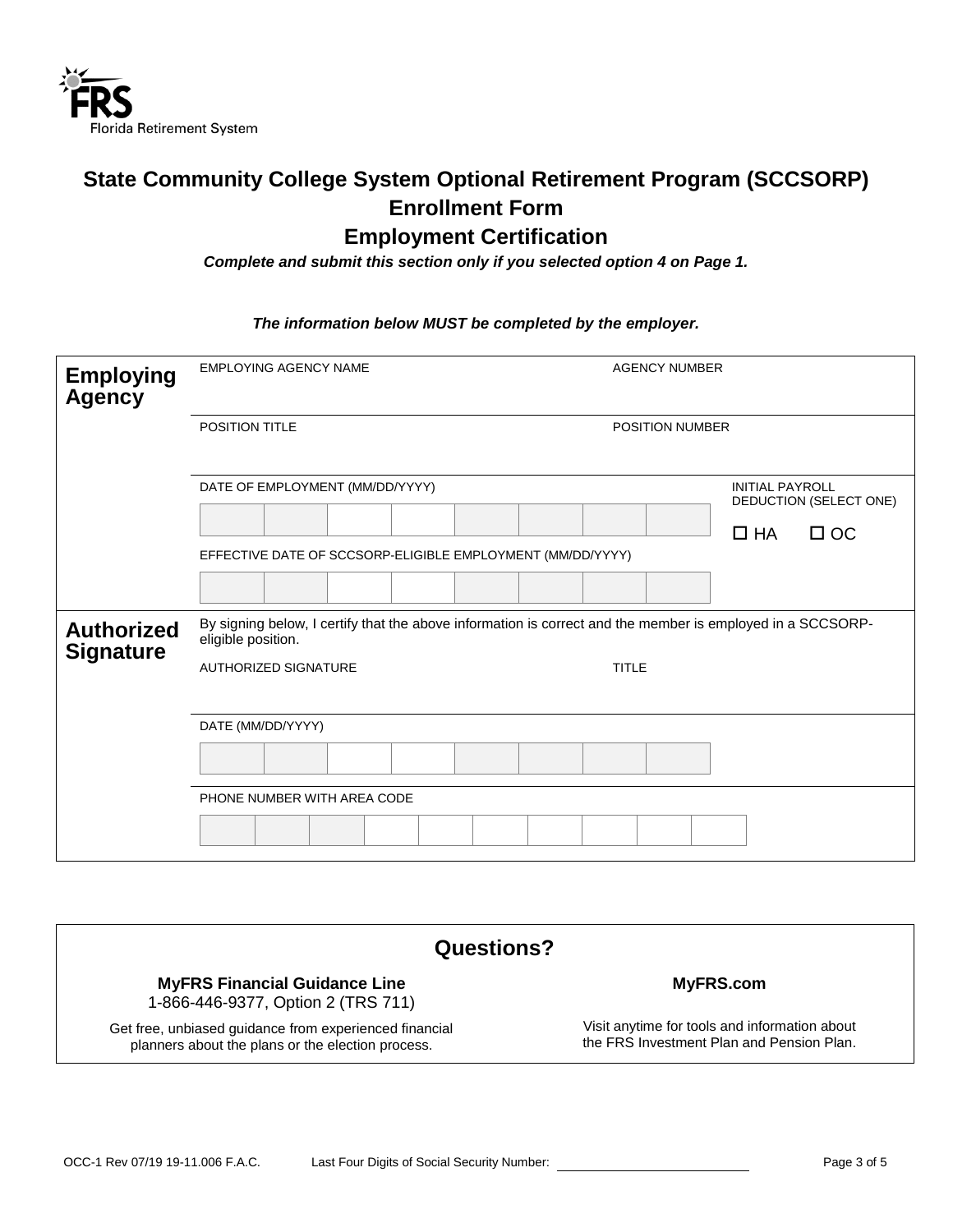### **Review the Following Important Information Carefully**

*Do not submit this page with your form.*

- **Hybrid Option Special Eligibility Requirements**—The Hybrid Option is available if you have 8 years of previous Pension Plan service and were initially enrolled in the FRS on or after July 1, 2011 (5 years if hired prior to July 1, 2011). This option is designed to freeze your accrued Pension Plan benefit and establish an Investment Plan account for all future employer and employee contributions. For more information, call the MyFRS Financial Guidance Line, Option 2.
- **Incomplete Form**—You will be notified if your form is incomplete and was not processed. You must submit a new completed form by your deadline in order for your choice to be processed. Keep a copy for your records.
- **Plan Choice Deadline**—You are responsible for ensuring your election is received by the Plan Choice Administrator according to the deadline indicated for the option you choose.
- **Eligibility**—You must be actively employed and earning salary and service credit when your form is received by the Plan Choice Administrator. If it is determined that you were not eligible, your election will be invalid.
- **Default Enrollment**—If you do not submit a choice, the Investment Plan will be considered your initial election by default. Exception: If you are enrolled in the Special Risk Class the Pension Plan will be considered your initial default election.
- **Reversing an Election Made in Error**—If you make your choice in error or change your mind, you have until 4:00 p.m. ET on the last business day of the month following your election month to cancel your election. To do so, call the MyFRS Financial Guidance Line, Option 2.
- **Confirmation Statement**—You will receive a confirmation statement once your Enrollment Form has been processed. The confirmation statement will be mailed to your address on file as supplied by your employer or delivered electronically through the MyFRS.com website. Allow 2 to 3 weeks to receive it. Notify your employer of any address changes.
- **Beneficiary Designation**—Designate a beneficiary by submitting a Beneficiary Designation Form (BEN-001 for the Pension Plan or IPBEN-1 for the Investment Plan). Forms are available online at *MyFRS.com* or by calling the MyFRS Financial Guidance Line and selecting Option 1. If you do not designate a beneficiary, in the event of your death, your benefits, if any, will be distributed in accordance with Section 121.091(8) or Section 121.4501(20), Florida Statutes, as applicable.
- **2nd Election**—You have a one-time opportunity during your FRS career to switch from the FRS plan you initially chose to the other plan. There may be a cost for doing so. You cannot file a 2nd Election using this form. Call the MyFRS Financial Guidance Line, Option 1, or use the online resources on *MyFRS.com* for further information.
- **If You Elected the Pension Plan**—You understand that the Pension Plan is a defined benefit plan, which will provide you with benefit payments at retirement if you meet certain criteria. As of the most recent actuarial valuation date, the FRS actuarial liability exceeded the actuarial value of its assets, yielding an unfunded actuarial liability. This liability may increase or decrease in the future. The Florida Legislature may increase or decrease the amount that you and your employer contribute to this Plan to keep it actuarially funded.
- **If You Elected the Investment Plan**—You understand, acknowledge, and authorize the following:
	- ‒ Any accrued value you may have in the Pension Plan will be transferred to your Investment Plan account as your opening balance and is subject to the vesting requirements of the Pension Plan. The initial transfer amount is an estimate, and your account will be reconciled within 60 days of the transfer using your actual FRS membership record pursuant to Florida law. You direct that all future employer and employee contributions be deposited in your Investment Plan account.
- **If You Elected the Investment Plan or the Hybrid Option**—You understand, acknowledge, and authorize the following:
- ‒ You reviewed the fund profiles, the Investment Fund Summary, and the Annual Fee Disclosure Statement on *MyFRS.com* before submitting your Enrollment Form and before selecting any investment funds.
- ‒ The Annual Fee Disclosure Statement for the FRS Investment Plan provides information concerning the Investment Plan's structure, administrative and individual expenses, and investment funds, including performance, benchmarks, fees, and expenses. This statement is designed to set forth relevant information in simple terms to help you make better investment decisions. The statement is available online in the "Investment Funds" section on *MyFRS.com*, or you can request a printed copy be mailed at no cost to you by calling the MyFRS Financial Guidance Line, Option 4.
- If you do not select any investment funds, your Plan assets will initially be invested in an age-appropriate Retirement Date Fund as provided under Plan provisions. Be sure to review the "Default Investment Fund Notice" located in the "Privacy, Security, & Terms of Use" section on MyFRS.com.
- ‒ At any time after your account is activated, you can change your fund allocations to any of the Plan's investment options by logging in to *MyFRS.com* or by calling the MyFRS Financial Guidance Line, Option 4.
- ‒ Your Investment Plan account will be accessible at the end of the month following the effective date of this election.
- ‒ You understand a Self-Directed Brokerage Account is offered by the Plan and enrollment will be available to you after you meet the required Plan provisions.
- ‒ Sections 121.4501(8)(b)2 and 121.4501(15), Florida Statutes, incorporate the federal law concept of participant control, established by regulations of the U.S. Department of Labor under Section 404(c) of the Employee Retirement Income Security Act of 1974. If you exercise control over the assets in your Investment Plan account, pursuant to Section 404(c) regulations and all applicable laws governing the operation of the Investment Plan, no program fiduciary shall be liable for any loss to your account which results from your exercise of control.
- ‒ The Investment Plan is a defined contribution plan. The Florida Legislature can increase or decrease the amount that you and your employer contribute to your account.
- ‒ The Investment Plan is not designed to facilitate short-term excessive fund trading. Foreign and global investment funds are subject to a minimum holding period of 7 calendar days following any non-exempt transfers into such funds. You may be subject to trading controls on the funds in the event that you trade excessively.
- $-$  Investment management fees are deducted from your Investment Plan account. These fees may change in the future, and funds may be added or terminated. If any of the funds you select are terminated in the future, you will be able to move your assets into other investment funds prior to fund termination. If you do not move your assets out of a terminated fund, those assets will automatically be moved into a replacement fund designated at that time.
- ‒ If you terminate employment and are vested in your account balance, you may be subject to a mandatory payout of your account if the balance is \$1,000 or less, or an account maintenance fee of \$6 per quarter if your account balance is more than \$1,000.
- ‒ You consent to electronic delivery of documents through the *MyFRS.com* website, including but not limited to prospectuses, quarterly account statements, account transaction confirmation statements, privacy notices, fee disclosures, and other documents. Anytime one of these documents is available, an email notice will be sent to the email address you provided. You will need to log in to *MyFRS.com* to view these documents and to make any updates to your email address. Receipt of documents through *MyFRS.com* will continue until you revoke your consent by calling the MyFRS Financial Guidance Line, Option 4. Your internet service or cellphone provider may charge you a fee for the time required to view your documents online or for other services.